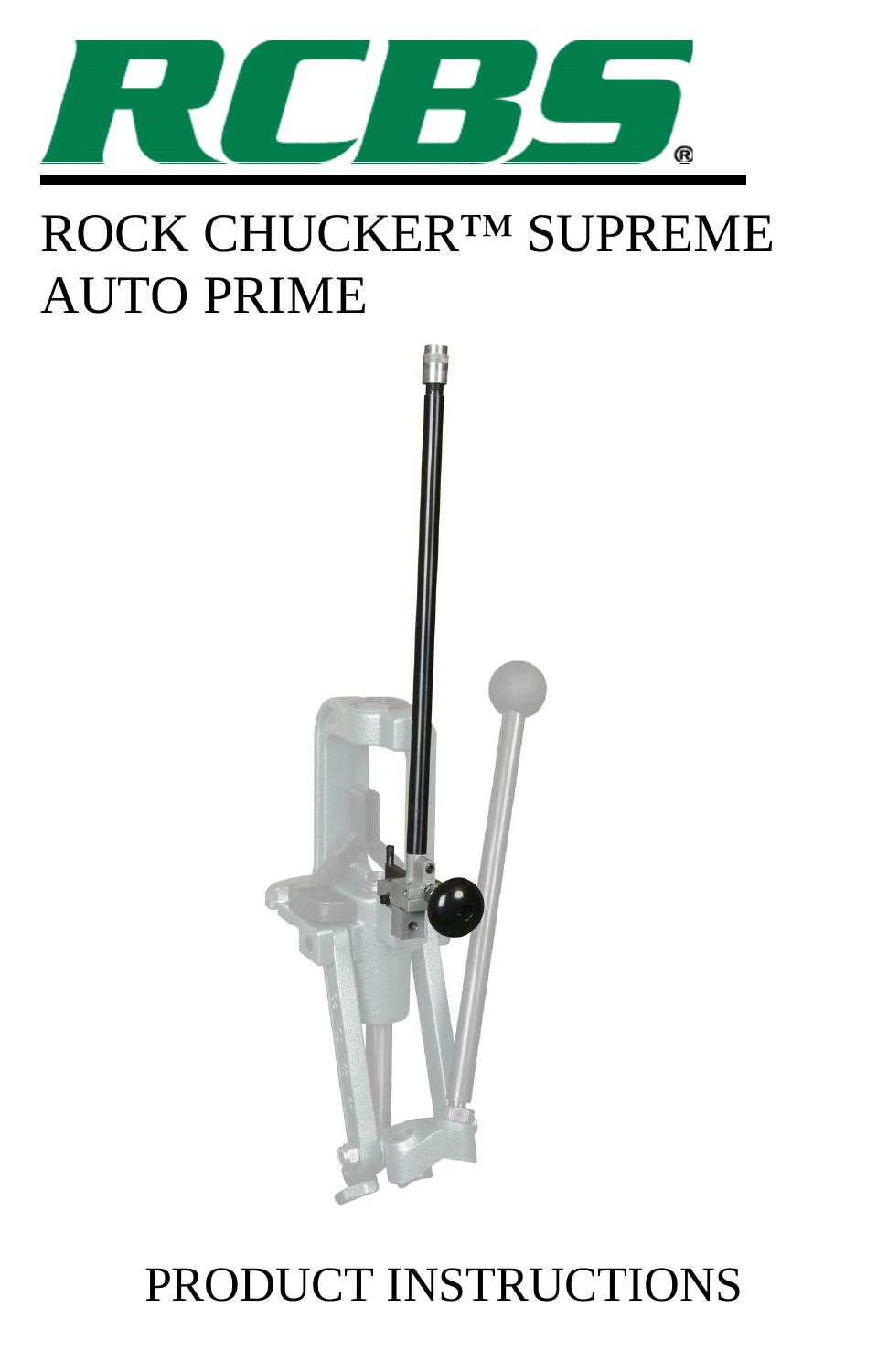### **SAFETY**

Reloading is an enjoyable and rewarding hobby that is easily conducted with safety. But carelessness or negligence can make reloading hazardous. This product has been designed from the beginning with the user's safety in mind.

As with any reloading operation, some safety rules must be followed. By observing these few rules, the chance of hazardous occurrence causing damage or injury becomes extremely remote.

#### **GENERAL**

- Use the equipment as the manufacturer recommends. Study the instructions carefully and become thoroughly familiar with the operation of the product. Don't take short cuts.
- Observe "good housekeeping" in the work area. Keep tools and components neat, clean and orderly. Promptly clean up any powder spills.
- Always wear adequate eye protection.
- If any unusual resistance is encountered when moving the operating handle, STOP IMMEDIATELY and investigate the cause. To proceed against unusual resistance may damage equipment and/or cause serious injury!

### **LOADING DATA**

- Use only laboratory tested data. We highly recommend the use of the SPEER Reloading Manual.
- OBSERVE ALL WARNINGS ABOUT THE USE OF MAXIMUM LISTED LOADS.

#### **PRIMER HANDLING**

- WARNING: Primers are designed to explode and will do so when subjected to heat or percussion.
- Do not decap live primers!
- Never attempt to seat or reseat a primer in a loaded cartridge.
- Store primers and powder beyond the reach of children and away from heat, dampness, open flames and electrical equipment.
- DO NOT use any primer unless its identity is positively known. Discard all mixed primers and those of uncertain or unknown identity.
- After a reloading session ends, return the remaining primers back into its original factory container. This will preserve the identity and shelf life of the primers.
- DO NOT SMOKE while handling powder or primers.

#### **RECORD KEEPING**

Keep complete records of reloads. Apply a descriptive label to each box showing the date produced, and the primer, powder and bullet used. Labels for this purpose are packed with SPEER bullets.

Since RCBS has no control over the choice of components, the manner in which they are assembled, the use of this product, or the firearms in which the resulting ammunition may be used, no responsibility, either expressed or implied, is assumed for the use of ammunition reloaded with this tool.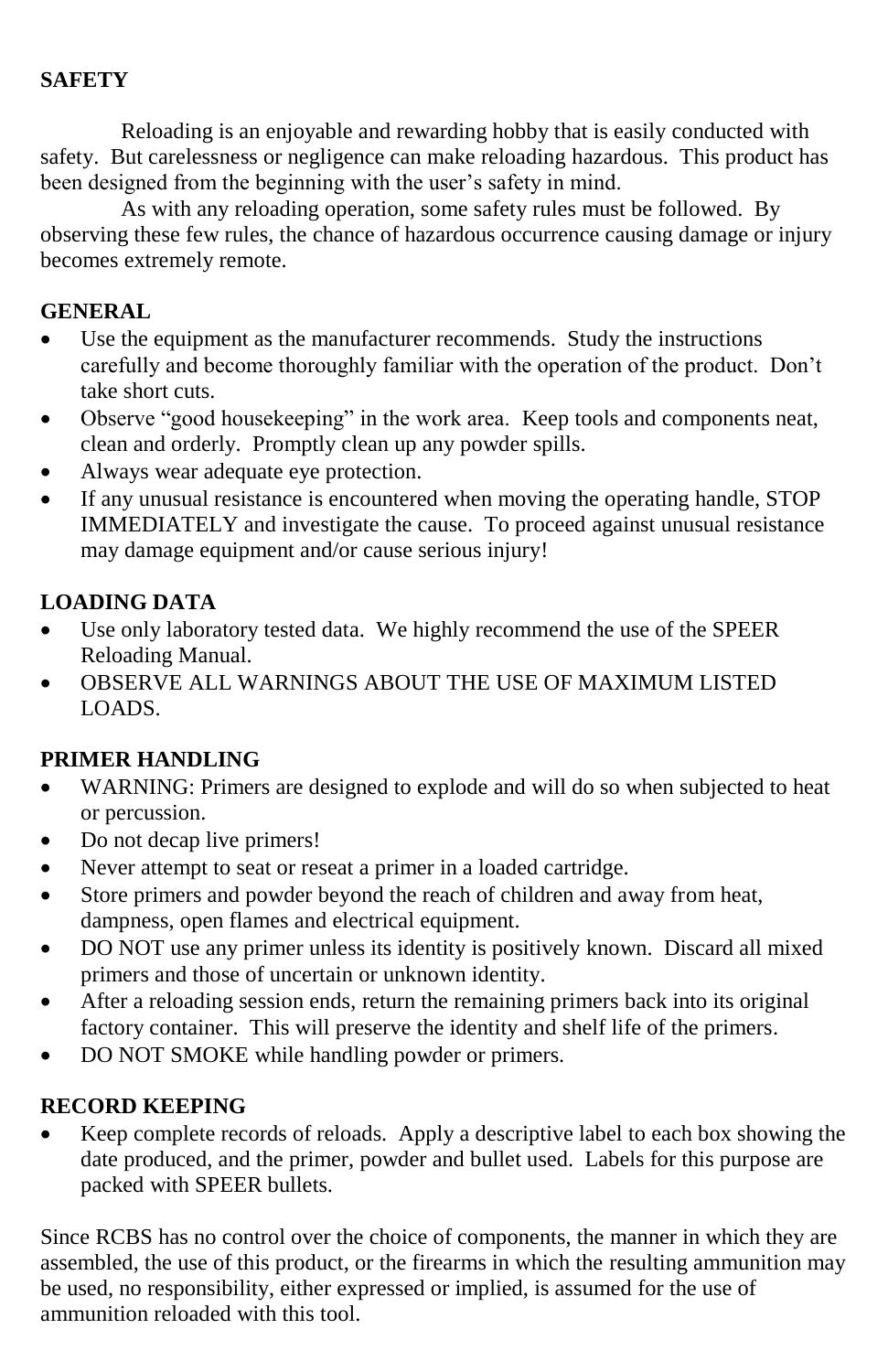### **RCBS ROCK CHUCKER SUPREME AUTO PRIME**

The RCBS Rock Chucker Supreme Auto Prime gives you a ready supply of primers and reduces the potential for contamination by eliminating the touching of primers by hand.

#### **UNPACKING**

Unpack the box carefully and look for the following items listed below. Refer to the parts list for identification.

- Primer Tube Large • Primer Tube Small
- Primer Feed Tube Assembly Large
- Primer Feed Tube Assembly Small
- Safety Tube with Cap
- 

Plunger Plug Large Spring Primer Plug Small SHSS Primer Plug Sleeve Large

Primer Dispenser Lower Body Primer Plug Spring SHCS-short(2) Primer Arm Return Spring SHCS-long Cotter Pin(2)  $SHSS(2)$ 

• Bag  $#1$ : • Bag  $#3$ :

Primer Dispenser Upper Body Primer Transfer Bar assembly • Bag #2: Primer Plug Sleeve Small

### **ASSEMBLY**

Open parts bag #1 and remove parts. Install the plunger as shown in Photo 1. Insert the spring tapered end first. Install SHSS. Do not over tighten, the SHSS should be threaded to flush with the housing.



Open parts bag #2 and remove parts. Start the two SHSS as shown in Photo 2. These will be adjusted later to secure the housing to the press frame. Install the two short SHCS through the Upper Body assembly, into the Lower Body and lightly secure, see Photo 3. These SHCS will be tightened later after aligning the Dispenser with the press Ram. Place the assembly onto the press frame and secure with the SHCS as shown in Photo 4.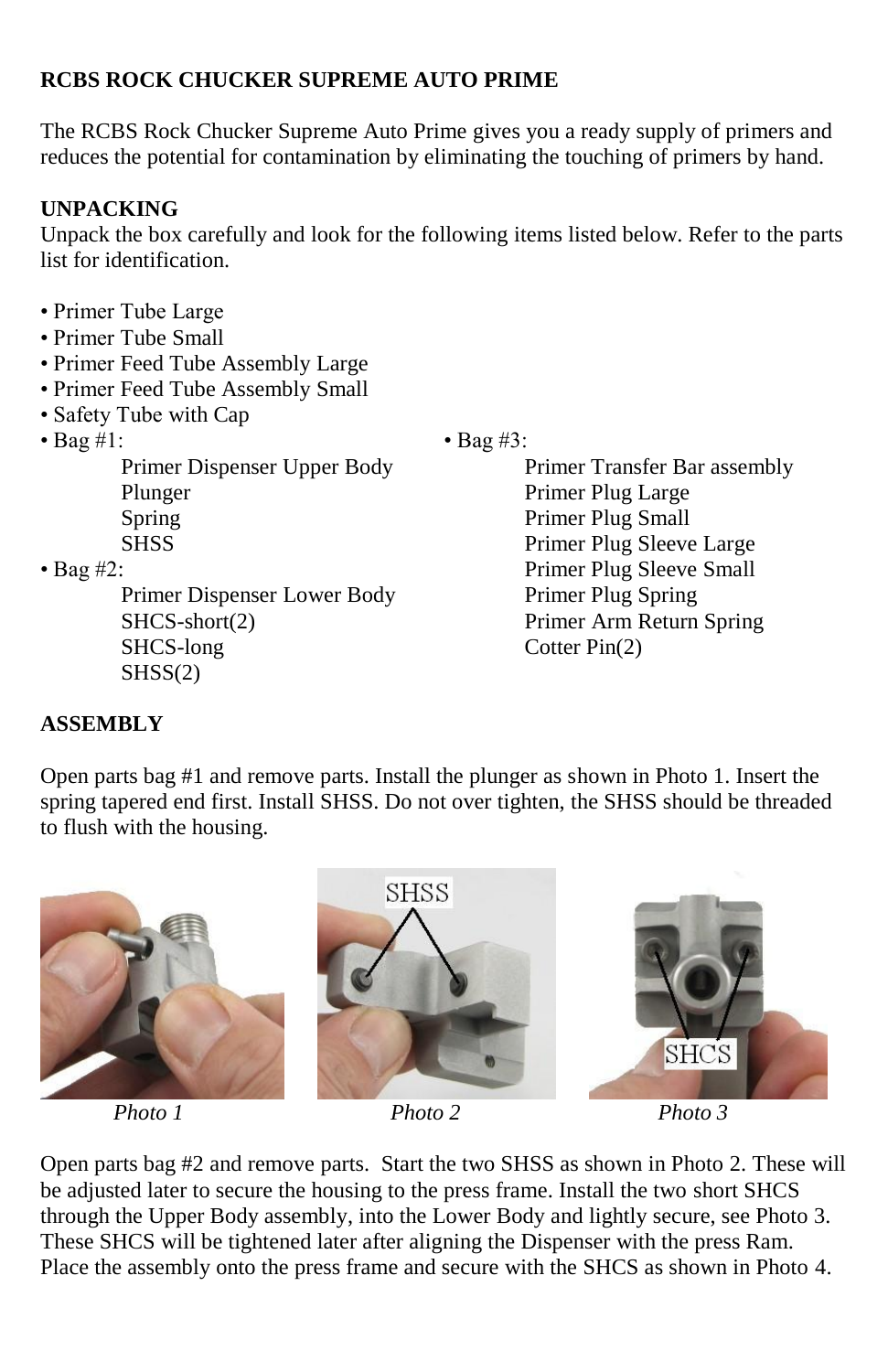Open parts bag #3 and remove parts. Slide the large spring over the shaft of the Primer Transfer bar. Insert the primer arm through the Primer Dispenser assembly attached to the press. See Photo 5. Choose your desired size primer seat plug parts. Drop the Primer Plug into the Primer Sleeve, slide the spring over the Primer Plug shaft. Thread the assembly into the end of the Primer Arm. See Photo 6.





Install your desired shell holder into the press Ram. Lower the press handle enough to allow you to push the Primer Transfer bar into the slot in the front of the press Ram. Hold the Transfer Bar in and raise the handle until the shell holder rests on the Transfer Bar arm. Tighten the lower SHSS in the lower body (see Photo 7). Lower the handle to release the Transfer Bar and tighten the upper SHSS. Both should be snug against the press frame. **CAUTION:** Do not over tighten!

Push the Transfer Bar back in and raise the handle until the shell holder rests on it again. Tighten the two short SHCS in Photo 8. **CAUTION:** Do not over tighten. Lower the handle to release the Transfer Bar.



 *Photo 7 Photo 8*



Insert the appropriate Primer Tube into the assembly. See Photo 9. The Primer Tube is the one WITHOUT the small tapered plastic piece attached. Loosen the Cap on the black steel Safety Tube. Slide the Safety Tube over the Primer Tube and thread it into the housing. Once the Safety Tube is completely threaded onto the housing, secure the Primer Tube by tightening the Safety Tube Cap.

# **FILLING THE PRIMER TUBE**

We recommend the RCBS Primer Tray-2 to be used in conjunction with the primer feed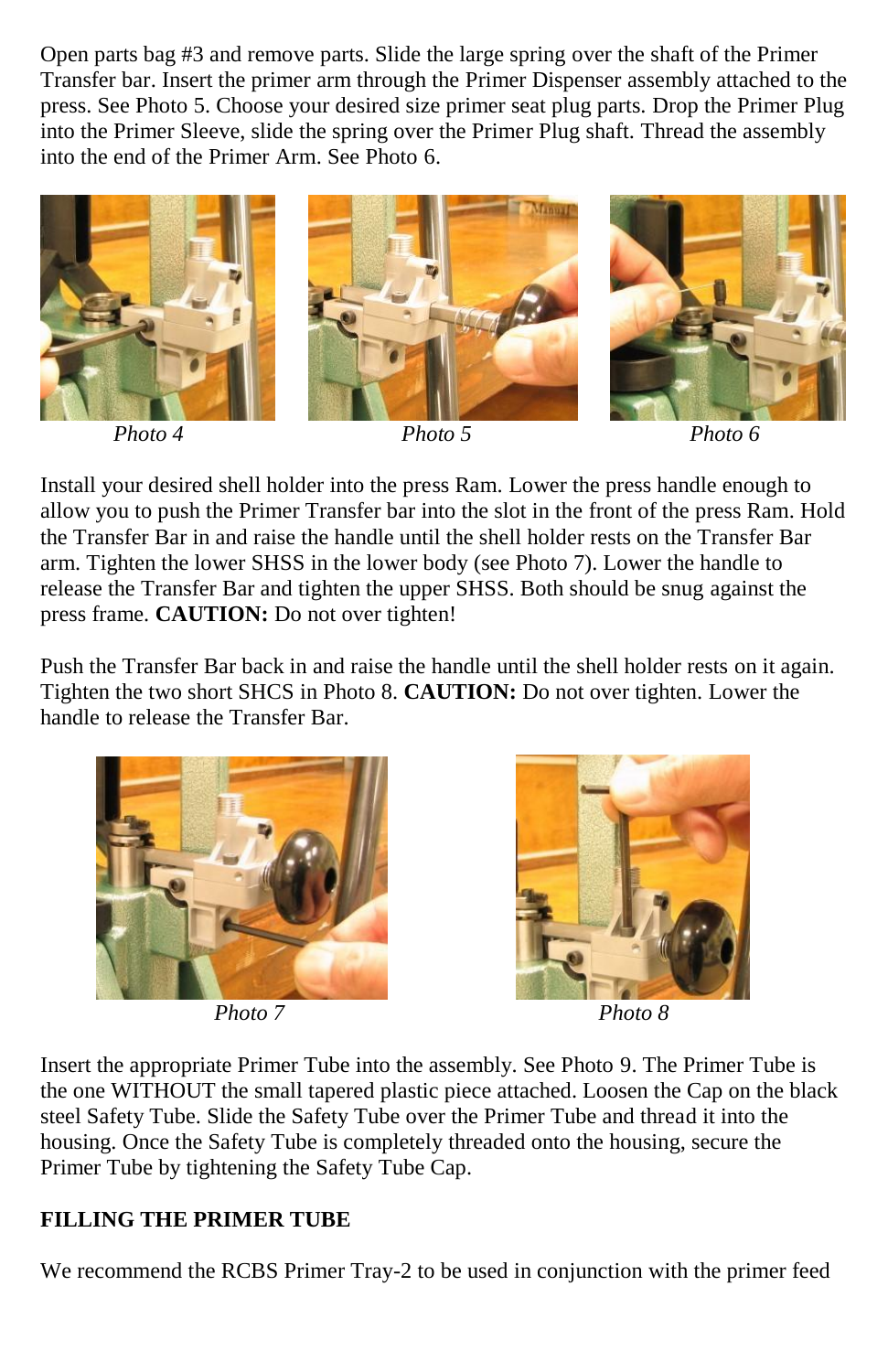tube. This plastic primer tray and cover have been designed to orient primers for fast, easy handling and primer pick-up.

Step 1. Scatter the primers onto the grooved surface of the primer tray. Then, gently shake the tray horizontally until all the primers are positioned anvil side up. Place the cover on the tray, while holding the tray and cover together, turn the tray upside down. The primers will now be oriented anvil side down for easy pick-up with the appropriate size Priming Feed Tube assembly.

Step 2. Insert the Primer Feed Tube Cotter Pin into the cross hole before picking up any primers.

**WARNING:** It is the responsibility of the operator to insure that all primers are properly oriented. Attempting to seat a primer upside down in a case may cause the primer to detonate, causing serious personal injury or damage to the equipment. Primer residue is dangerous when exposed to heat, impact and/or static electricity. Therefore, it is important to keep the primer tubes clean. We recommend periodic cleaning with soap and warm water.

Step 3. Use the plastic tipped end of the tube opposite the cotter pin for primer pick-up. After filling, place the tube, cotter pin end down, onto the top of the safety tube cap. While holding the tube, remove the cotter pin, dropping the primers into the top of the safety tube cap. Be sure all primers are transferred into the Priming Tube. See photo 10.







### **WARNING:**

Care must be taken when loading the primer feed tube. Do not force primers because of the stacked condition of the primers, if one should ignite, all the primers in the tube will explode, causing an extreme hazard. No more than five pounds of force should be applied when picking up primers with the primer feed tube (this can be checked using a bathroom scale). If difficult primer pick-up should occur, investigate the cause and clear the condition or return the primer feed tube to RCBS for correction. Always wear eye protection when handling primers.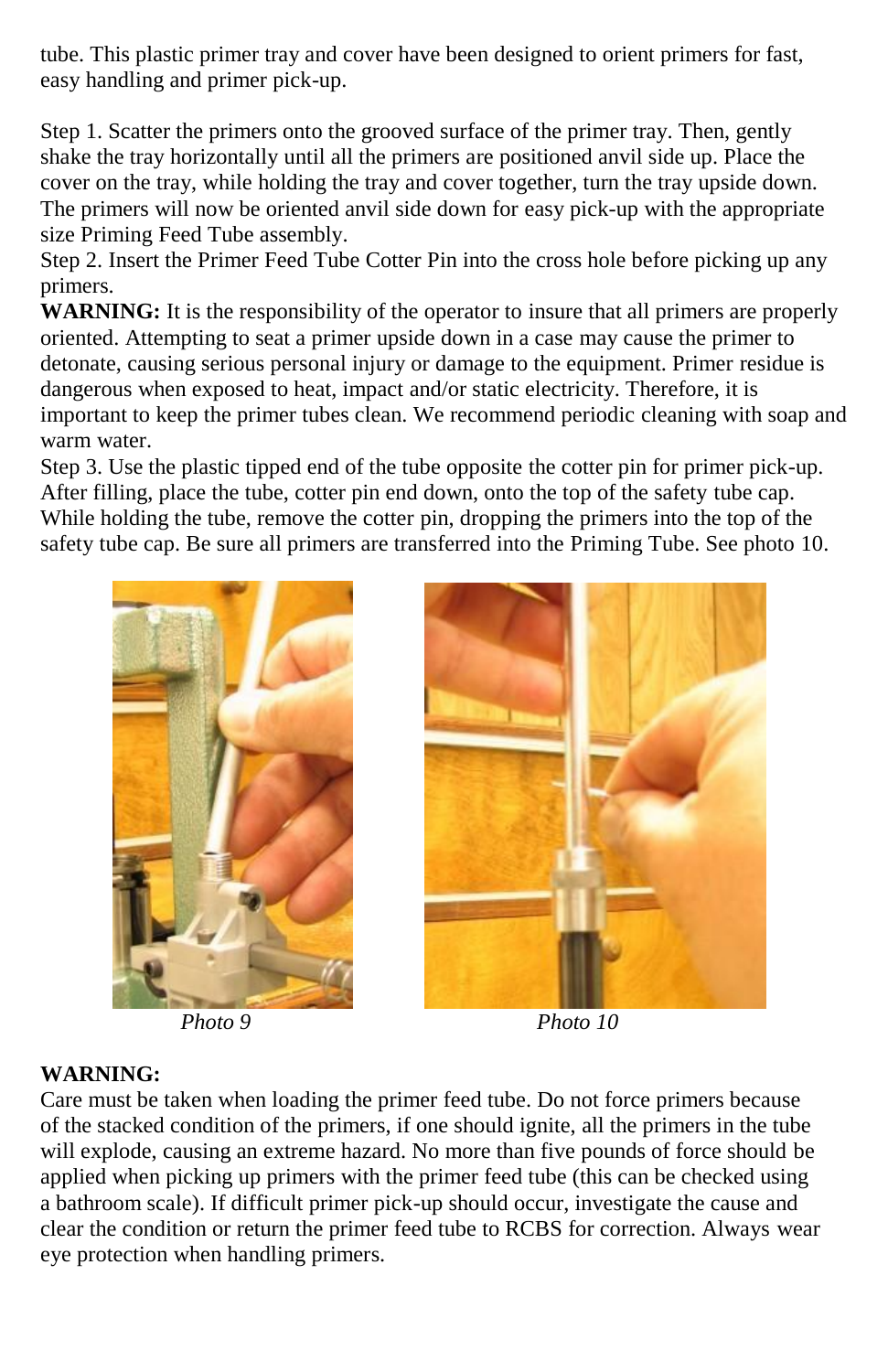#### **PRIMING ON YOUR ROCK CHUCKER SUPREME PRESS**

Start by sizing and de-priming a case. Lower the ram until the slot in front is level with press frame. Next, with your free hand, pull out on the primer Transfer Bar until it picks up a primer. With the ram still in position, push the primer Transfer Bar into the slot in the press ram until it stops. While holding the Transfer Bar in, lower the ram until the primer is fully seated.

Now release the Transfer Bar as you lower the handle and raise the ram slightly. This will spring the transfer bar out of the slot in the ram.

#### **PRIMER SIZE CHANGEOVER**

Select the correct primer plug and sleeve (large or small). Drop the Primer Plug through the sleeve. Place the spring on the primer plug. Screw the Primer Plug into the transfer bar. Tighten the assembly with a small nail or a straightened paper clip through the hole in the Primer Plug. Do not over tighten. See photo 6.

Remove the safety tube cap. Remove the empty tube inside the safety tube. Install the correct tube, large or small, inside the safety tube. See photo 9. Install the safety tube cap onto the safety tube.

#### **MAINTENANCE**

Care should be taken not to apply oil where it could come in contact with primer pockets or primers. Oil will deactivate primers. It is a good practice to clean the press prior to lubrication to remove grit and other residue.

|          |                | ltem# Qtyl Port #l | Description                                                   |
|----------|----------------|--------------------|---------------------------------------------------------------|
|          |                | 7109596            | AUTO PRIMER FEED SPRING                                       |
|          |                | 9358-1             | PRIMER FEED, BASE                                             |
|          | $\mathbf{L}$   |                    | 9358-2 PRIMER FEED, TOP                                       |
|          |                | 1 7188107          | - TRANSFER BAR COMPRESSION SPRING                             |
|          |                |                    | - 9358-4 - UPA SLEEVE LARGE                                   |
|          |                |                    | 1 9358-5 UPA SLEEVE SMALL (NOT SHOWN)                         |
|          |                | 1 7109508          | PRIMER PLUG SPRING                                            |
|          |                |                    | I 9358-6 UPA PIN LARGE                                        |
| 23456789 |                |                    | - 9358-7 - UPA PIN SMALL (NOT SHOWN)                          |
| $\pm 0$  |                | 1 9358-8 STOP PIN  |                                                               |
| П        |                |                    | 1 9358-3 PRIMER TRANSFER BAR                                  |
| $^{12}$  |                | $1\quad 9358 - 10$ | PRIMER TUBE SHIELD                                            |
| 13       |                |                    | 1 9358-TT PRIMER TUBE SHIELD CAP                              |
| 14       |                |                    | 1 9358-12 PRIMER TUBE LARGE                                   |
| 15       |                |                    | -1 9358–13 PRIMER TUBE SMALL (NOT SHOWN)                      |
| 16       |                | $1 - 7102171$      | PRIMER TUBE LARGE BLANK                                       |
| 7        | $\Box$         | - 7102172          | - PRIMER TUBE SMALL BLANK (NOT SHOWN)                         |
| 18       | $\overline{c}$ | 7109599            | APF COTTER PIN                                                |
| 19       | a Tan          | 7109585            | PRIMER TIP LARGE                                              |
| 20       | $\mathbf{L}$   | 7109586            | PRIMER TIP SMALL (NOT SHOWN)                                  |
| 21       | - Lo           |                    | 9358-9 PRIMER KNOB                                            |
| 22       |                |                    | - 1 9358–15 8–32 x 7/8L SHCS, STEEL, BLACK OXIDE              |
| 23       |                |                    | 2 9358-16 8-32 x 5/8L SHCS, STEEL, BLACK OXIDE                |
| 24       |                |                    | -1 7109591 -174–28 x 3716L SSS, CUP POINT, STEEL, BLACK OXIDE |
| 25       |                | $2$ 9358-14        | - 174–28 x 174L SSS, FLAT POINT, STEEL,<br>-BLACK OXIDE       |
| 26       | $\mathbb{L}$   |                    | 7187211 10-32 x IL SHCS, STEEL, BLACK OXIDE                   |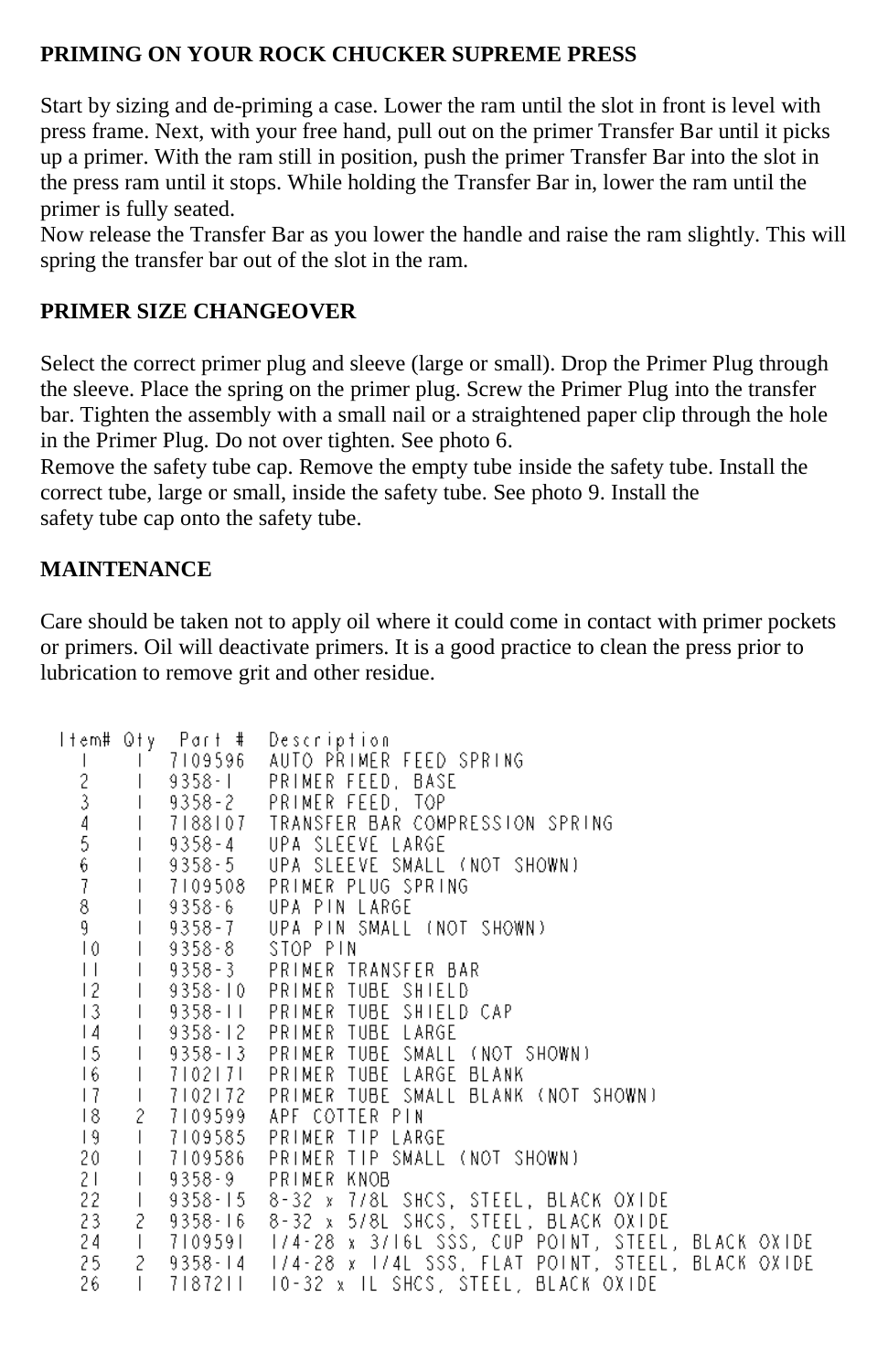